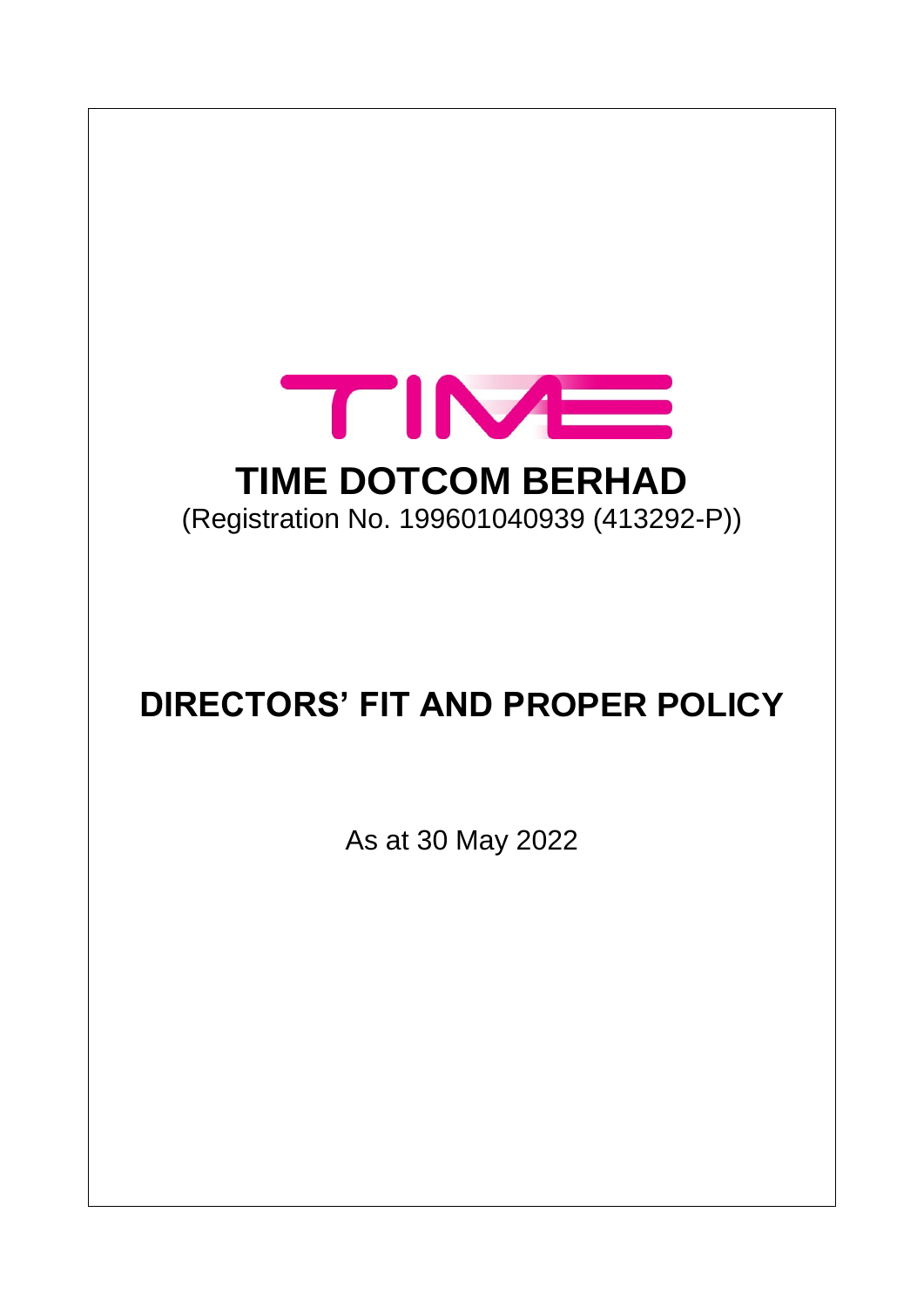# **CONTENTS**

| <b>Appendix 1 - Director's Declaration of Fit and Proper</b> | 5           |
|--------------------------------------------------------------|-------------|
| 4. Review of the policy                                      | 4           |
| 3. Assessment                                                | 4           |
| 2. Fit and proper criteria                                   | $\mathbf 1$ |
| 1. Introduction                                              |             |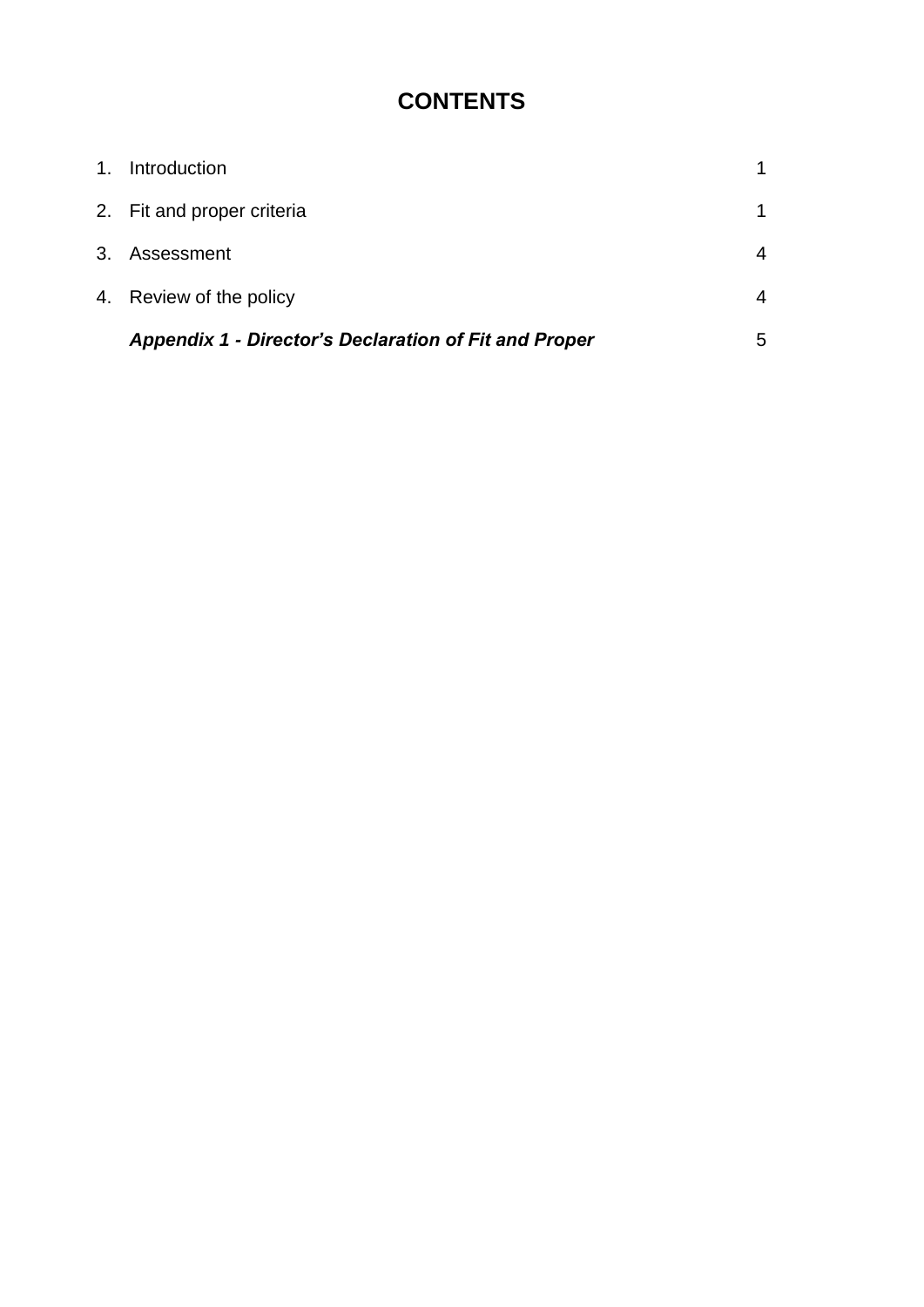#### **TIME DOTCOM BERHAD**

(Registration No. 199601040939 (413292-P))

# **DIRECTORS' FIT AND PROPER POLICY**

#### **1. INTRODUCTION**

- 1.1. TIME dotCom Berhad ("**TIME**" or the "**Company**") must ensure that each of its Directors has the character, experience, integrity, competence and time to effectively discharge his/her role as a Director of TIME or its subsidiaries ("**TIME Group**"), in tandem with good corporate governance practices. Accordingly, the Company must prudently manage the risk to its business and financial standing so that Directors appointed or re-elected are fit and proper.
- 1.2. The Nomination and Remuneration Committee ("**NRC**") is tasked to support the Board of Directors of TIME ("**Board**") by carrying out the fit and proper assessment of existing Directors of the Company or candidates for nomination and appointment as Director of the Company.
- 1.3. The purpose of this policy is to serve as a guide to the Board and the NRC in their review and assessment of prospective candidates that are to be appointed onto the Board as well as Directors who are seeking re-election. To ensure a proper downstream of governance, this policy also serves as a guide for the Company in determining the right candidates to be appointed to the subsidiary boards.

#### **2. FIT AND PROPER CRITERIA**

2.1. The fit and proper assessment on any person identified to be appointed as a Director, either to fill a casual vacancy or as an addition to the Board, or to continue holding the position as a Director within TIME Group shall be conducted prior to the initial appointment or proposed re-election as a Director.

The fit and proper assessment on a Director may also be undertaken:

- (i) during the yearly assessment on the performance of Directors; or
- (ii) whenever TIME becomes aware of information that may materially compromise a Director's fitness and properness.

The NRC and the Board, in conducting the above fit and proper assessment, shall be guided by this policy.

For the subsidiary level, the NRC and the Board shall delegate to the respective subsidiary boards to conduct the fit and proper assessment on any person identified to be appointed as a Director or whenever it is deemed necessary.

2.2. Any person to be appointed as a Director or to continue holding the position as a Director of TIME or within TIME Group must not be disqualified (1) or deemed to be disqualified or vacated his/her office (2).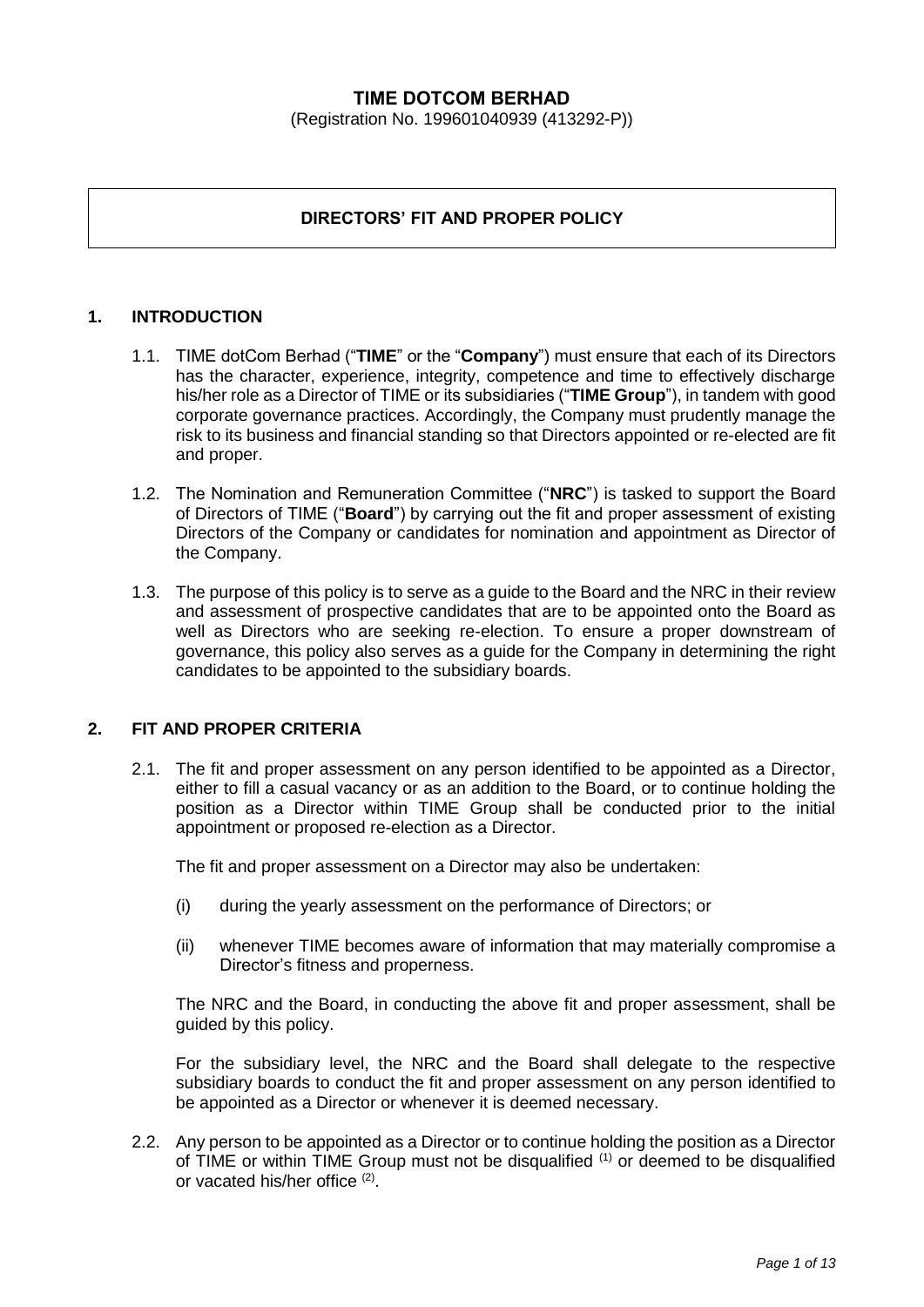- 2.3. In assessing a person's fitness and properness, the Board through its NRC, shall consider all relevant factors based on the following 3 overarching criteria:
	- (a) Character and Integrity;
	- (b) Experience and Competence; and
	- (c) Time and Commitment.
- 2.4. The NRC shall determine the specific factors for its consideration in a fit and proper assessment, having regard to the circumstances and requirements relevant to TIME Group. Amongst the key factors that underpin the above overarching criteria are the following:
	- (a) Character and Integrity

| <b>No</b> | <b>Consideration</b>       | <b>Description</b>                                                                                                                                                                                                                                                                                                                                                                                                                                                                                                                                                          |
|-----------|----------------------------|-----------------------------------------------------------------------------------------------------------------------------------------------------------------------------------------------------------------------------------------------------------------------------------------------------------------------------------------------------------------------------------------------------------------------------------------------------------------------------------------------------------------------------------------------------------------------------|
| (i)       | Probity                    | his/her<br>compliant<br>with<br>The<br>is<br>legal<br>person<br>$\bullet$<br>obligations,<br>regulatory<br>requirements<br>and<br>professional standards.<br>The person has not been obstructive, misleading or<br>$\bullet$<br>untruthful in dealings with regulatory bodies or a<br>court.                                                                                                                                                                                                                                                                                |
| (ii)      | Personal Integrity         | The person has not perpetrated or participated in<br>practices<br>which are<br>any business<br>deceitful,<br>oppressive, improper (whether unlawful or not), or<br>which otherwise reflect discredit on<br>his/her<br>professional conduct.<br>• The service contract (i.e. in the capacity of<br>management or as a director) of that person has not<br>been terminated in the past due to concerns on<br>his/her personal integrity.<br>The person has not abused other positions held in a<br>$\bullet$<br>manner that contravenes the principles of good<br>governance. |
| (iii)     | <b>Financial integrity</b> | The person manages personal debts or financial<br>$\bullet$<br>affairs prudently and satisfactorily.<br>The person demonstrates the ability to fulfill<br>personal financial obligations as and when they fall<br>due.                                                                                                                                                                                                                                                                                                                                                      |
| (iv)      | Reputation                 | The person is of good repute in the financial and<br>$\bullet$<br>business community.<br>The person has not been the subject of civil or<br>$\bullet$<br>criminal proceedings or enforcement action, in<br>managing or governing an entity for the past 10<br>years.<br>• The person has not been substantially involved in<br>the management of a business or company which<br>has failed, where that failure has been occasioned in<br>part by deficiencies in that management.                                                                                           |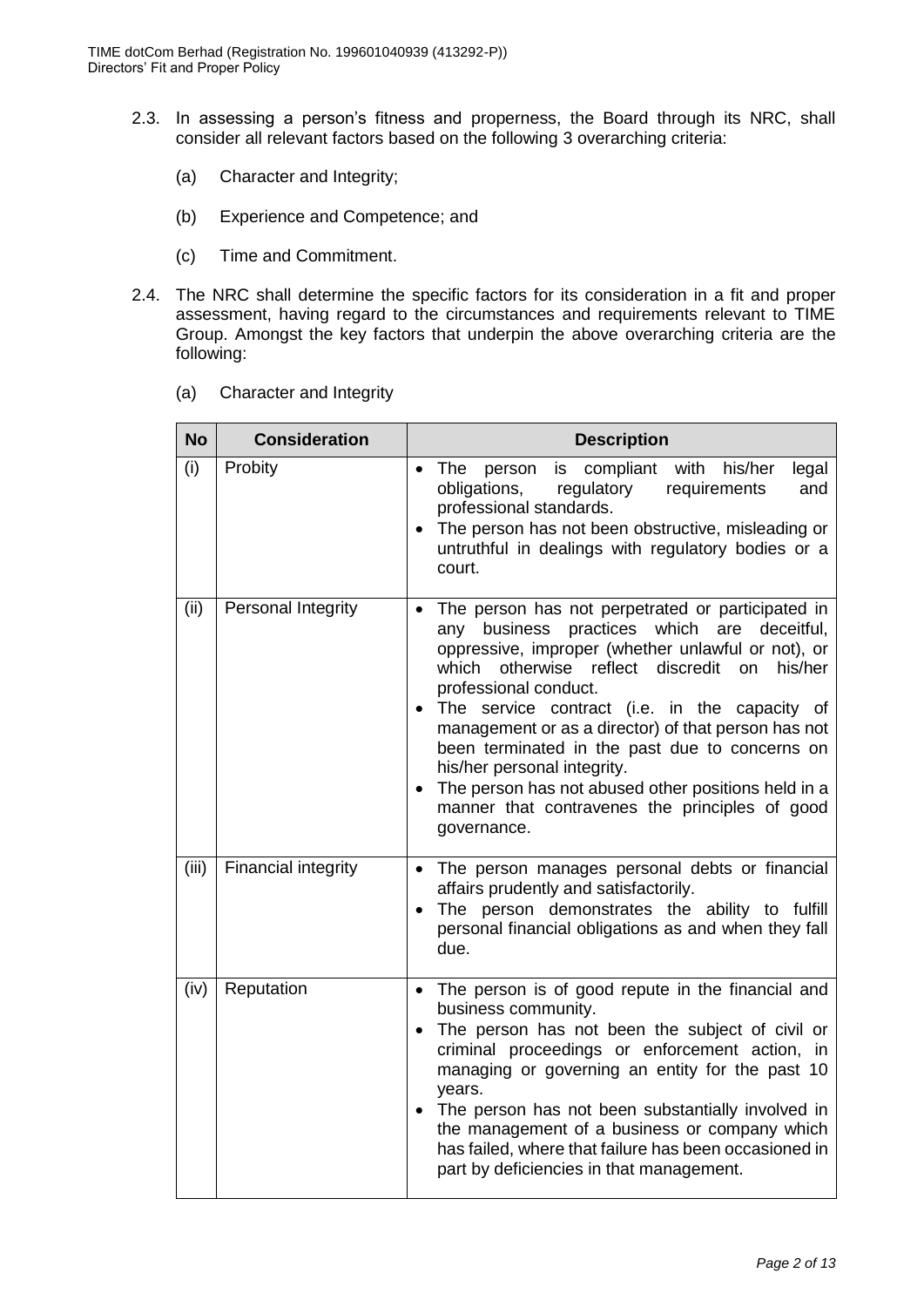# (b) Experience and Competence

| <b>No</b> | <b>Consideration</b>                            | <b>Description</b>                                                                                                                                                                                                                                                                                                                                                                                                                                                                                                                                                                                                                                                                                      |
|-----------|-------------------------------------------------|---------------------------------------------------------------------------------------------------------------------------------------------------------------------------------------------------------------------------------------------------------------------------------------------------------------------------------------------------------------------------------------------------------------------------------------------------------------------------------------------------------------------------------------------------------------------------------------------------------------------------------------------------------------------------------------------------------|
| (i)       | Qualifications, training<br>and skills          | The person possesses an educational qualification<br>that is relevant to the skill set that such director is<br>earmarked to bring or to bear onto the boardroom<br>(i.e. a match to the Board skill set matrix).<br>The person has a considerable understanding of the<br>business operations of TIME Group.<br>The person possesses general management skills<br>as well as understanding of corporate governance,<br>and appreciation of sustainability issues.<br>The person keeps his/her knowledge levels up-to-<br>$\bullet$<br>continuous<br>based<br>professional<br>date<br>on<br>development.<br>The person possesses leadership capabilities and a<br>high level of emotional intelligence. |
| (ii)      | Relevant experience<br>and expertise            | The person possesses relevant experience and<br>expertise with due consideration given to past length<br>of<br>service, nature and size<br>of<br>business.<br>responsibilities held, number of subordinates as well<br>as reporting lines and delegated authorities.                                                                                                                                                                                                                                                                                                                                                                                                                                    |
| (iii)     | Relevant past<br>performance or track<br>record | The person had a career of occupying a high level<br>$\bullet$<br>position in a relevant organisation and was<br>accountable for driving or leading the organisation's<br>governance, business performance or operations.<br>The<br>person possesses<br>commendable<br>past<br>performance record.                                                                                                                                                                                                                                                                                                                                                                                                      |

#### (c) Time and Commitment

| <b>No</b> | <b>Consideration</b>                                               | <b>Description</b>                                                                                                                                                                                                                                                                                                                                                                                                                                                                                                                                                                                                                          |
|-----------|--------------------------------------------------------------------|---------------------------------------------------------------------------------------------------------------------------------------------------------------------------------------------------------------------------------------------------------------------------------------------------------------------------------------------------------------------------------------------------------------------------------------------------------------------------------------------------------------------------------------------------------------------------------------------------------------------------------------------|
| (i)       | Ability to discharge role<br>having regard to other<br>commitments | The person is able to devote adequate time as a<br>$\bullet$<br>Board member, having factored other outside<br>obligations including concurrent board positions held<br>listed issuers and non-listed entities<br>across<br>(including not-for-profit organisations)                                                                                                                                                                                                                                                                                                                                                                        |
| (ii)      | Participation and<br>contribution in the<br>Board or track record  | The person demonstrates willingness to participate<br>actively in the Board's and Board Committees' (if<br>any) deliberations.<br>The person demonstrates willingness to devote time<br>and effort to understand the business and<br>exemplifies readiness to participate in events<br>outside the Boardroom.<br>The person manifests passion in the vocation of a<br>director.<br>The person exhibits ability to articulate his/her views<br>independently, objectively and constructively.<br>The person exhibits open mindedness to the views<br>of others and is able to make considered judgment<br>after hearing the views of others. |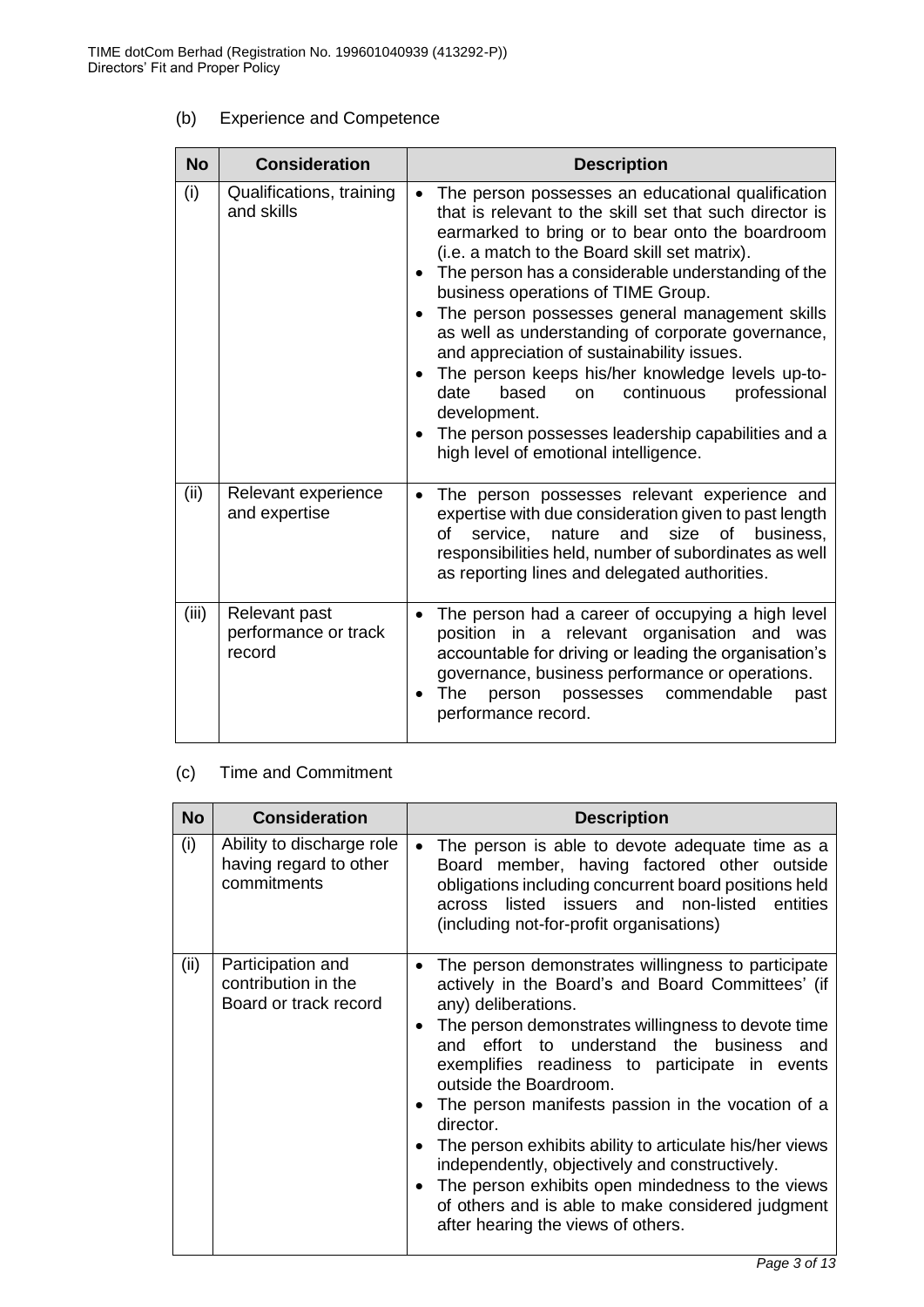| <b>No</b> | <b>Consideration</b>                                  | <b>Description</b>                                                                                                                                                                                                                                                                                                                                                                                    |
|-----------|-------------------------------------------------------|-------------------------------------------------------------------------------------------------------------------------------------------------------------------------------------------------------------------------------------------------------------------------------------------------------------------------------------------------------------------------------------------------------|
| (iii)     | Restriction on<br>directorships                       | The person must not hold more than 5 directorships<br>$\bullet$<br>in Malaysia listed issuers.                                                                                                                                                                                                                                                                                                        |
| (iv)      | Participation in<br>continuing training<br>programmes | The person attends such training programmes as<br>$\bullet$<br>may be prescribed by Bursa Malaysia Securities<br>Berhad ("Bursa Securities") from time to time.<br>• The person undertakes continuous professional<br>development/training programmes to<br>keep<br>himself/herself abreast of relevant changes or<br>developments as well as to maintain or upgrade<br>his/her skills and knowledge. |
| (v)       | Attendance                                            | The person attends such Board or committee<br>$\bullet$<br>meetings, major company events, briefings or site<br>visitations satisfactorily.                                                                                                                                                                                                                                                           |

#### **3. ASSESSMENT**

- 3.1. A person who has been identified for appointment as a Director or for re-election as a Director of TIME or within TIME Group shall be required to make the fit and proper declaration in the form as set out in *Appendix 1* of this policy or in such other forms as the Board may from time to time prescribe or approve.
- 3.2. The NRC or the respective subsidiary boards will assess each person for a new appointment and/or re-election as a Director of TIME or within TIME Group based on the fit and proper criteria as set out in item 2 above before recommending to the Board or the respective subsidiary boards for approval.
- 3.3. The results of the assessments are part of the Company's internal documents and shall not be disclosed or provided to any other party.
- 3.4. The Board shall include the application of this policy in the statement about the activities of the NRC in the discharge of its duties for the financial year as required under paragraph 15.08A(3) of the Main Market Listing Requirements of Bursa Securities ("**Listing Requirements**").

# **4. REVIEW OF THE POLICY**

- 4.1 This Directors' Fit and Proper Policy was approved and adopted by the Board on 30 May 2022. Any subsequent amendment to the policy can only be approved by the Board.
- 4.2 The Board will review this policy periodically or as changes arise to ensure that it remains relevant.
- 4.3 This policy shall be made available on TIME's website at all times.

#### *Notes:*

*<sup>(1)</sup> Please refer to Sections 198 and 199 of the Companies Act 2016.*

*<sup>(2)</sup> Please refer to Paragraph 15.05(3) of the Listing Requirements.*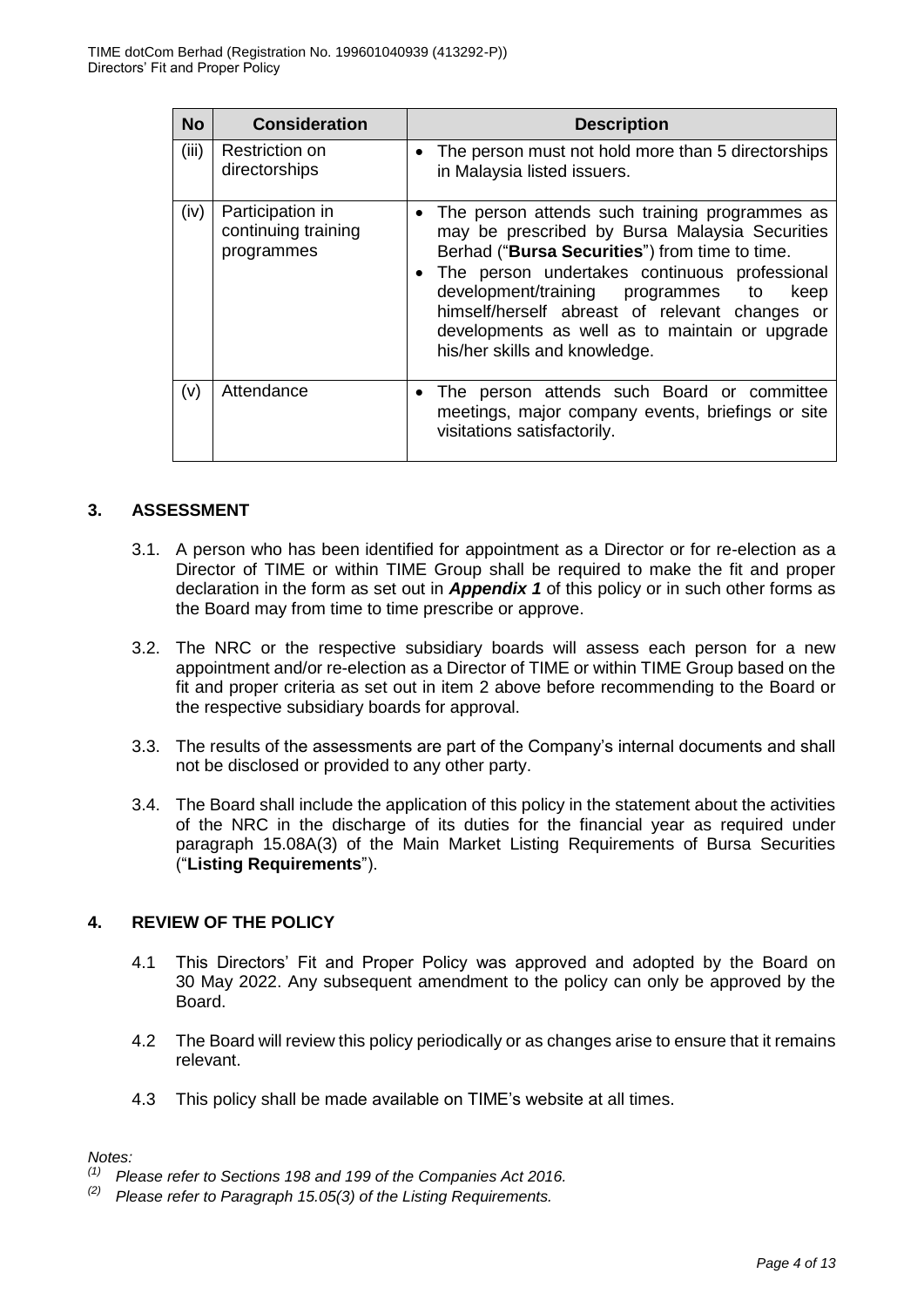**APPENDIX 1**

*[By a New and Prospective Director]*

Date:

#### **BOARD OF DIRECTORS TIME DOTCOM BERHAD**

Level 4, No. 14, Jalan Majistret U1/26, HICOM Glenmarie Industrial Park, 40150 Shah Alam, Selangor Darul Ehsan

Dear Sir / Madam,

## **RE: DIRECTOR'S DECLARATION OF FIT AND PROPER**

I, [name] [NRIC/ Passport No. ] of [residential address] , do hereby solemnly and sincerely AFFIRM and DECLARE the followings:

#### **CHARACTER AND INTEGRITY**

- 1. I have not been the subject of any proceedings of a disciplinary or criminal nature, or have been notified of any impending proceedings or of any investigations, which might lead to such proceedings;
- 2. I have not contravened any provision made by or under any written laws designed to protect members of the public against financial loss due to dishonesty, incompetence or malpractice;
- 3. I have not contravened any of the requirements and standards of a regulatory body, professional body, government or its agencies;
- 4. I or any business in which I have a controlling interest or exercise significant influence, have not been investigated, disciplined, suspended or reprimanded by a regulatory or professional body, a court or tribunal, whether publicly or privately;
- 5. I have not been engaged in any business practices which are deceitful, oppressive or otherwise improper (whether unlawful or not), or which otherwise reflect discredit on my professional conduct;
- 6. I have not been dismissed, asked to resign or have resigned from employment or from a position of trust, fiduciary appointment or similar position because of questions on my honesty and integrity;
- 7. I have not been associated, in ownership or management capacity, with a company, partnership or other business association that has been refused registration, authorisation, membership or a license to conduct any trade, business or profession, or have had that registration, authorisation, membership or license revoked, withdrawn or terminated;
- 8. I have not held a position of responsibility in the management of a business that has gone into receivership, insolvency, or involuntary liquidation while I was connected with that business;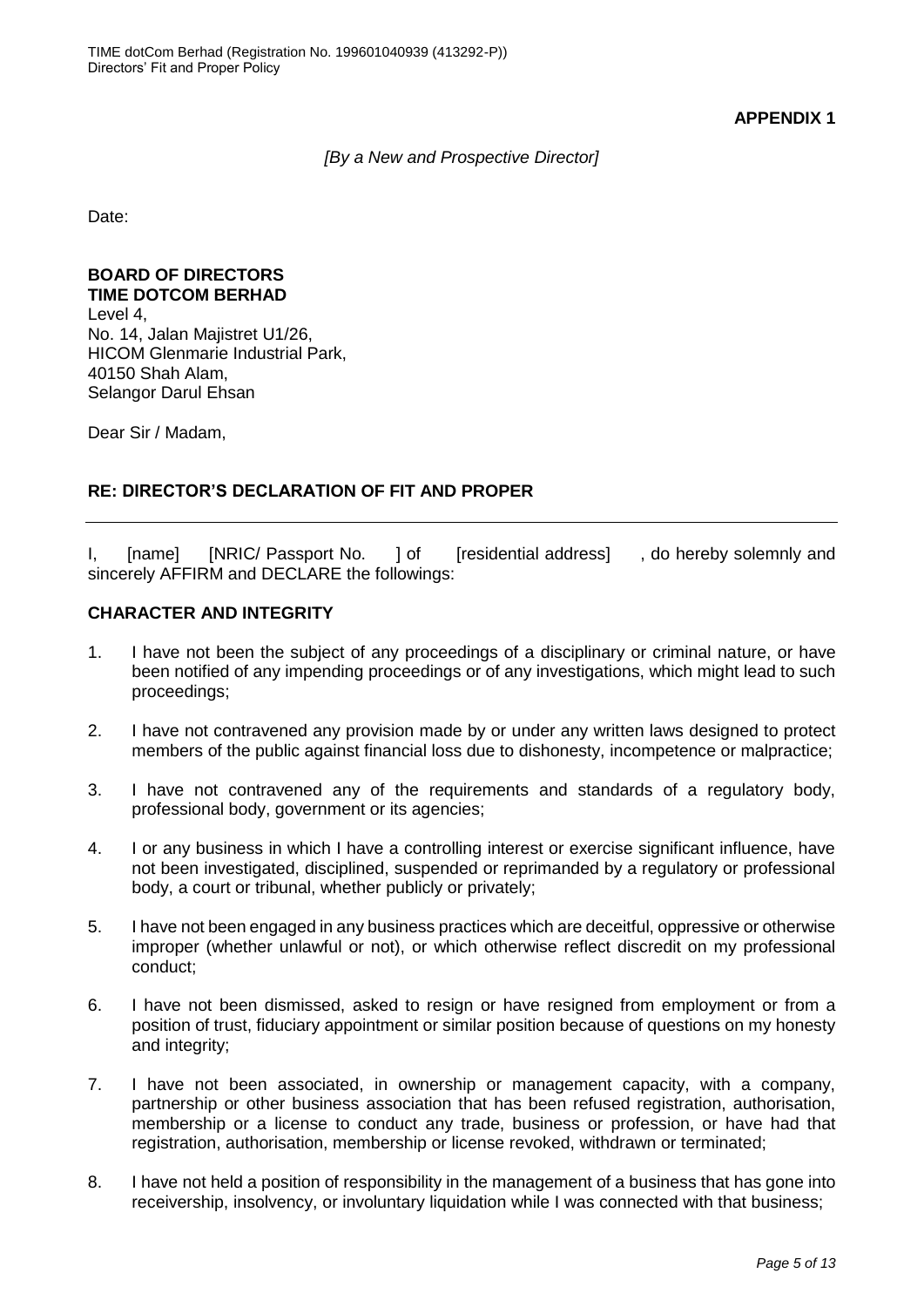- 9. I have not been a director of, or have been directly concerned in the management of, any corporation which is being or has been wound up by a court or other authority competent to do so within or outside Malaysia, or of any licensed institution, the license of which has been revoked under any written law;
- 10. In the past, I have not acted unfairly or dishonestly in my dealings with my customers, employers, auditors and regulatory authorities;
- 11. I have not at any time shown a strong objection or lack of willingness to cooperate with regulatory authorities and failure to comply with legal, regulatory and professional requirements and standards, including compliance with tax requirements and obligations;
- 12. I have not contributed significantly to the failure of an organisation or a business unit;
- 13. I have not at any time shown strong objection or a lack of willingness to maintain effective internal control systems and risk management practices;
- 14. I am free from any business or other relationship which could materially pose a conflict of interest or interfere with the exercise of my judgement when acting in the capacity as a Director of TIME and/or TIME Group which would be disadvantageous to the interest of TIME and/or TIME Group;
- 15. I am and will be able to fulfil my financial obligations, whether in Malaysia or elsewhere, as and when they fall due;
- 16. To my knowledge, I have not been the subject of a judgement debt which is unsatisfied, either in whole or in part, whether in Malaysia or elsewhere; and
- 17. I have not made arrangements with creditors, filed for bankruptcy or been adjudicated a bankrupt or had assets sequestered in any jurisdiction.

#### **EXPERIENCE AND COMPETENCE**

- 1. I have the relevant qualification, knowledge, competence, experience and ability to understand the technical requirements, risk and management process of TIME's business operations; and
- 2. I meet the requirements set out in paragraph 2.20A of the Main Market Listing Requirements of Bursa Malaysia Securities Berhad.

#### **TIME AND COMMITMENT**

- 1. I am and will be able to devote sufficient time and expertise in discharging my duties and responsibilities as a Director of TIME and/or TIME Group; and
- 2. I have provided the Company a full list of my mandates and positions, the committed time dedicated to each mandate or position, directorship in other corporations (both listed and nonlisted entities incorporated in and outside Malaysia) and any additional responsibilities such as membership of committees, a copy of which is annexed hereto.

*# Delete as appropriate and provide explanation(s) for such deletion(s)*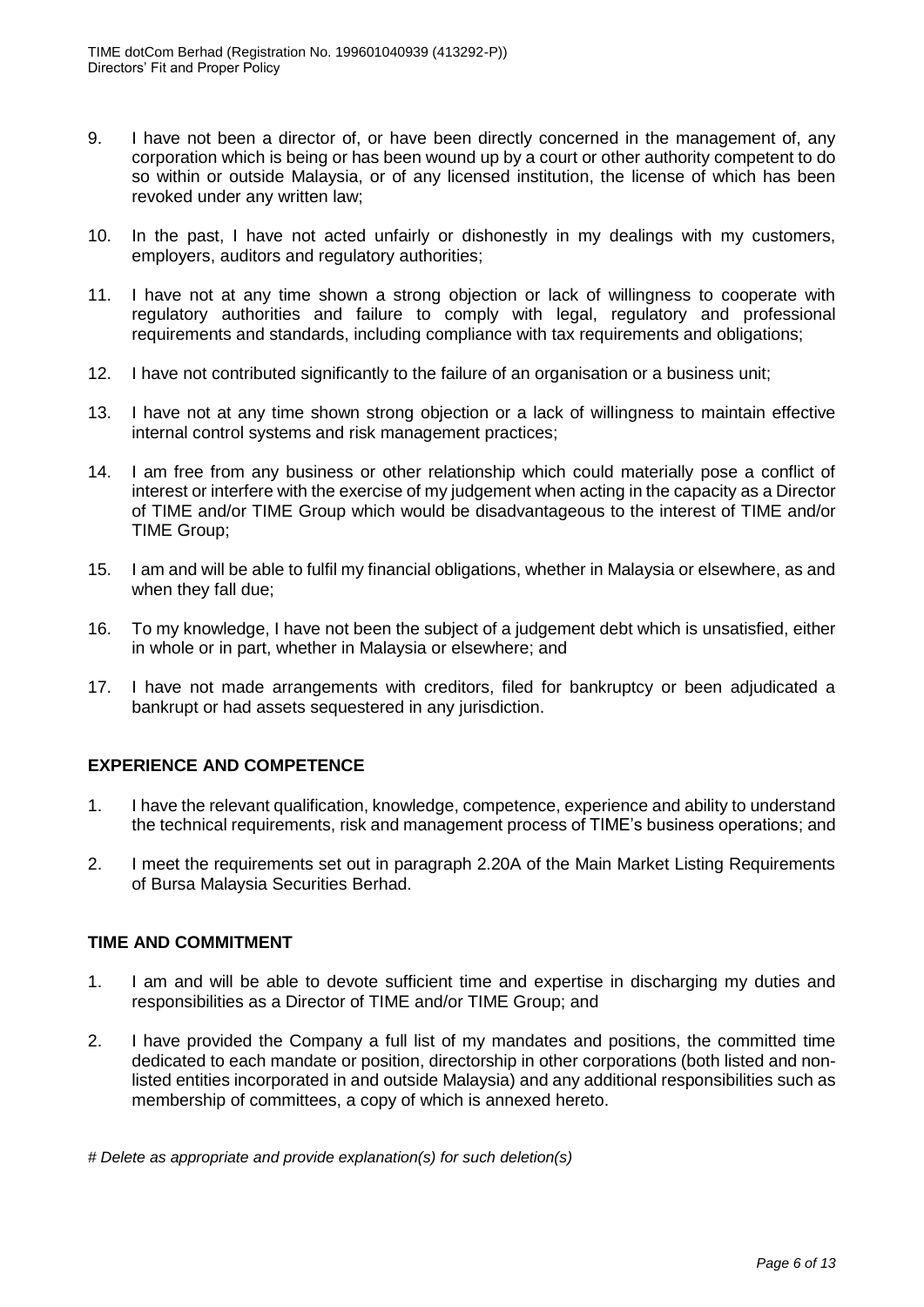*Remark / Explanation:*

Thank you.

Yours faithfully,

\_\_\_\_\_\_\_\_\_\_\_\_\_\_\_\_\_\_\_\_\_\_\_\_\_\_\_\_

Name : Date :

*Page 7 of 13*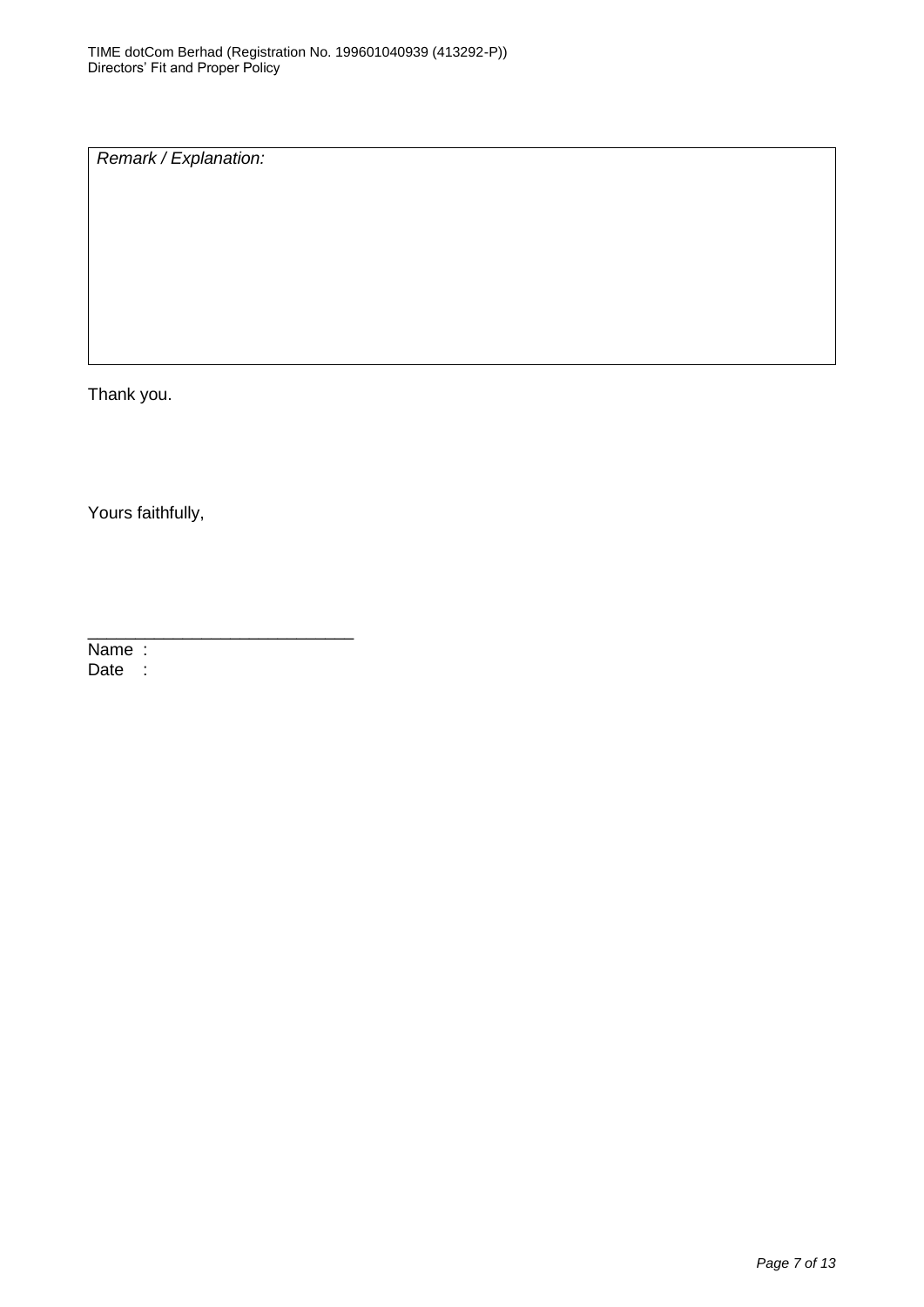## **APPENDIX 1**

*[By existing Director who retires by rotation and being eligible, offers himself/herself for re-election]*

Date:

#### **BOARD OF DIRECTORS TIME DOTCOM BERHAD**

Level 4, No. 14, Jalan Majistret U1/26, HICOM Glenmarie Industrial Park, 40150 Shah Alam, Selangor Darul Ehsan

Dear Sir / Madam,

## **RE: DIRECTOR'S DECLARATION OF FIT AND PROPER**

I, [name] [NRIC/ Passport No. ] of [residential address] , am [an Independent Non-Executive Director / a Non-Independent Non-Executive Director] of **TIME DOTCOM BERHAD** (the "**Compan**y"), do hereby solemnly and sincerely AFFIRM and DECLARE the followings:

#### **CHARACTER AND INTEGRITY**

- 1. I have not been the subject of any proceedings of a disciplinary or criminal nature, or have been notified of any impending proceedings or of any investigations, which might lead to such proceedings;
- 2. I have not contravened any provision made by or under any written laws designed to protect members of the public against financial loss due to dishonesty, incompetence or malpractice;
- 3. I have not contravened any of the requirements and standards of a regulatory body, professional body, government or its agencies;
- 4. I or any business in which I have a controlling interest or exercise significant influence, have not been investigated, disciplined, suspended or reprimanded by a regulatory or professional body, a court or tribunal, whether publicly or privately;
- 5. I have not been engaged in any business practices which are deceitful, oppressive or otherwise improper (whether unlawful or not), or which otherwise reflect discredit on my professional conduct;
- 6. I have not been dismissed, asked to resign or have resigned from employment or from a position of trust, fiduciary appointment or similar position because of questions on my honesty and integrity;
- 7. I have not been associated, in ownership or management capacity, with a company, partnership or other business association that has been refused registration, authorisation, membership or a license to conduct any trade, business or profession, or have had that registration, authorisation, membership or license revoked, withdrawn or terminated;
- 8. I have not held a position of responsibility in the management of a business that has gone into receivership, insolvency, or involuntary liquidation while I was connected with that business;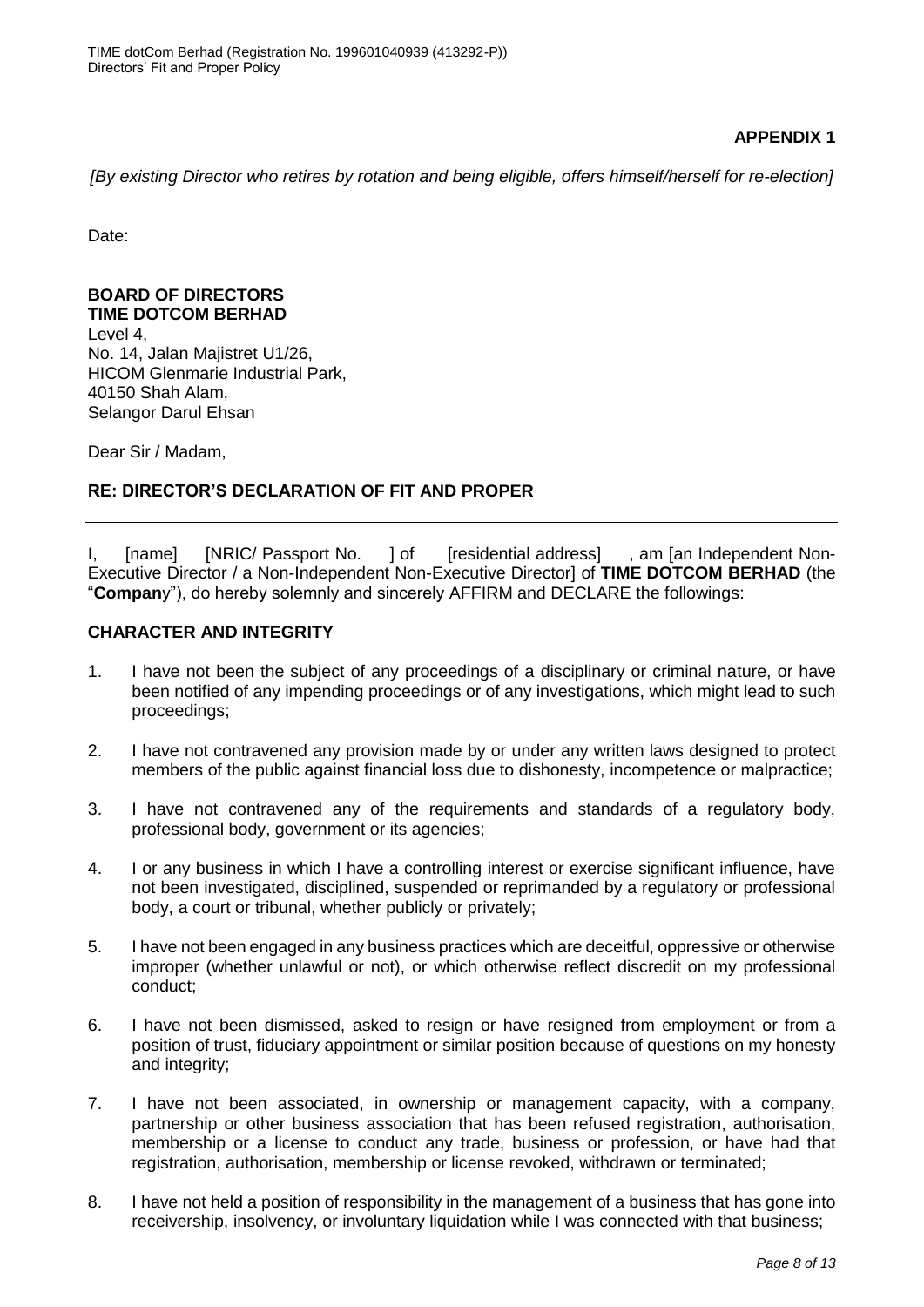- 9. I have not been a director of, or have been directly concerned in the management of, any corporation which is being or has been wound up by a court or other authority competent to do so within or outside Malaysia, or of any licensed institution, the license of which has been revoked under any written law;
- 10. In the past, I have not acted unfairly or dishonestly in my dealings with my customers, employers, auditors and regulatory authorities;
- 11. I have not at any time shown a strong objection or lack of willingness to cooperate with regulatory authorities and failure to comply with legal, regulatory and professional requirements and standards, including compliance with tax requirements and obligations;
- 12. I have not contributed significantly to the failure of an organisation or a business unit;
- 13. I have not at any time shown strong objection or a lack of willingness to maintain effective internal control systems and risk management practices;
- 14. I am free from any business or other relationship which could materially pose a conflict of interest or interfere with the exercise of my judgement when acting in the capacity as a Director of TIME and/or TIME Group which would be disadvantageous to the interest of TIME and/or TIME Group;
- 15. I am and will be able to fulfil my financial obligations, whether in Malaysia or elsewhere, as and when they fall due;
- 16. To my knowledge, I have not been the subject of a judgement debt which is unsatisfied, either in whole or in part, whether in Malaysia or elsewhere; and
- 17. I have not made arrangements with creditors, filed for bankruptcy or been adjudicated a bankrupt or had assets sequestered in any jurisdiction.

#### **EXPERIENCE AND COMPETENCE**

- 1. I have the relevant qualification, knowledge, competence, experience and ability to understand the technical requirements, risk and management process of TIME's business operations; and
- 2. I meet the requirements set out in paragraph 2.20A of the Main Market Listing Requirements of Bursa Malaysia Securities Berhad.

#### **TIME AND COMMITMENT**

- 1. I am and will be able to devote sufficient time and expertise in discharging my duties and responsibilities as a Director of TIME and/or TIME Group;
- 2. I have attended more than 50% of the total Board or Board Committee meetings held during the financial year [year];
- 3. I have participated [number] continuing training programmes for the last financial year;
- 4. I have provided the Company a full list of my mandates and positions, the committed time dedicated to each mandate or position, directorship in other corporations (both listed and nonlisted entities incorporated in and outside Malaysia) and any additional responsibilities such as membership of committees, a copy of which is annexed hereto.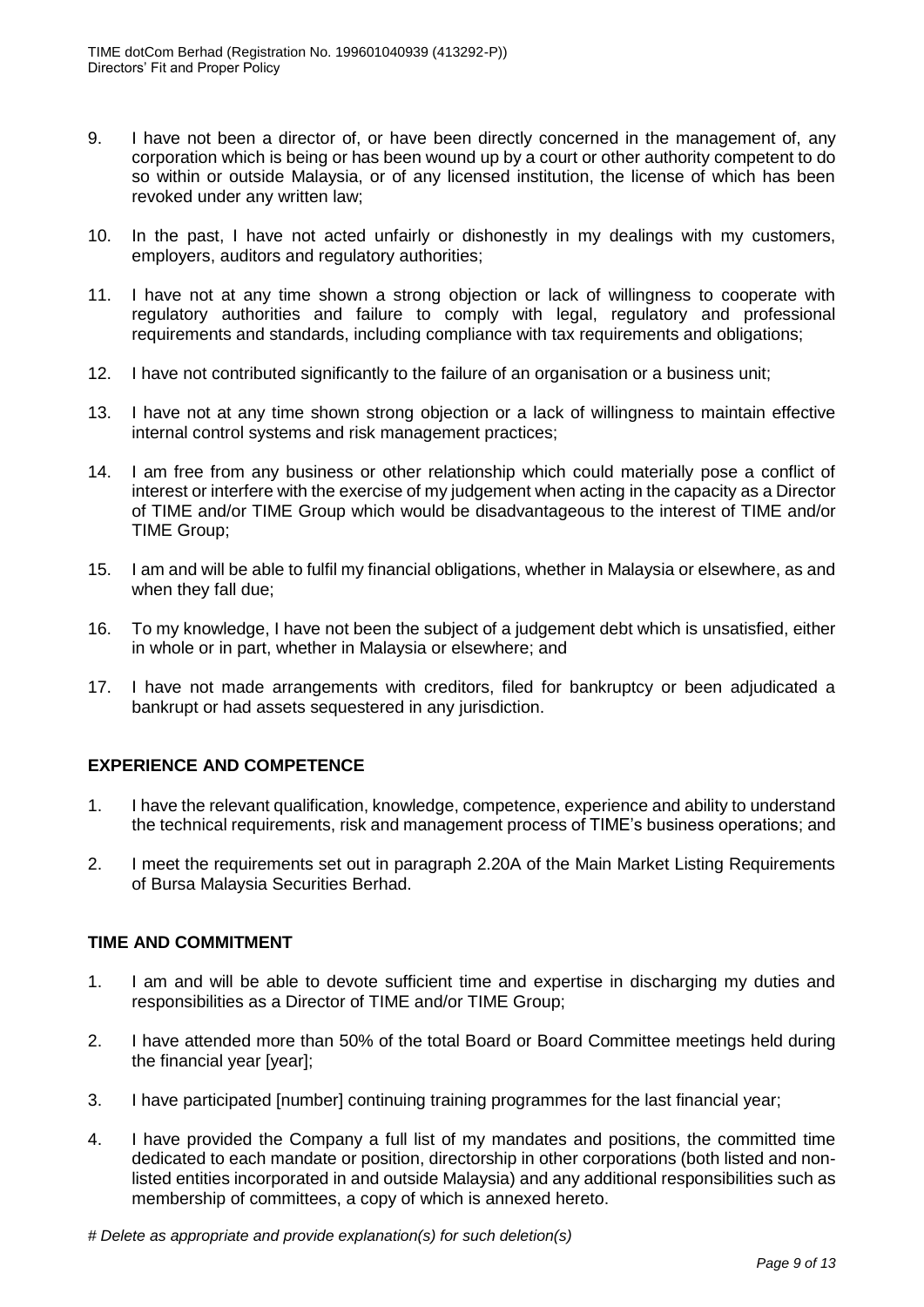*Remark / Explanation:*

Thank you.

Yours faithfully,

\_\_\_\_\_\_\_\_\_\_\_\_\_\_\_\_\_\_\_\_\_\_\_\_\_\_\_\_ Name : Designation :<br>Date : Date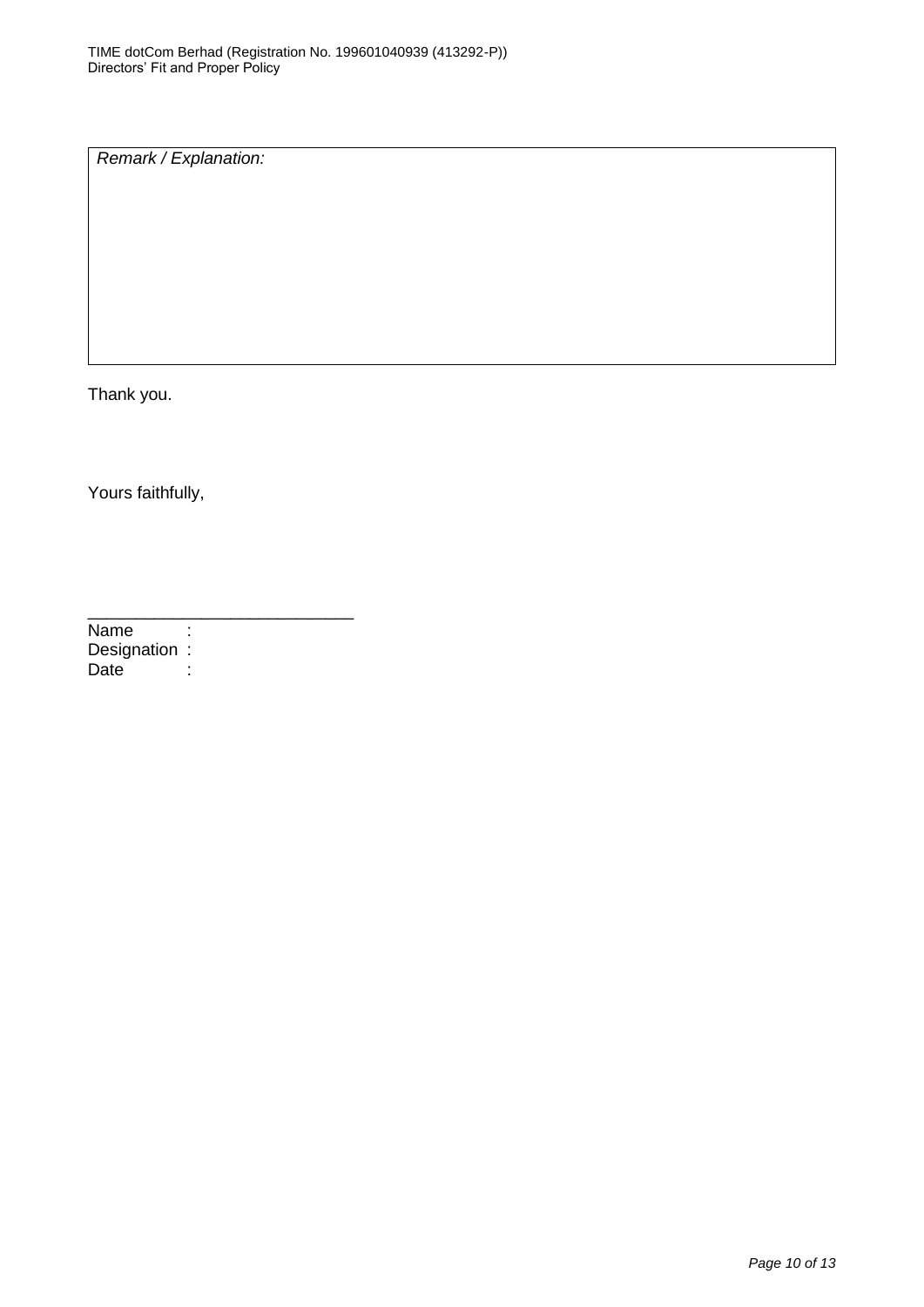**APPENDIX 1**

#### *[By a New and Prospective Director to Subsidiary Board]*

Date:

#### **BOARD OF DIRECTORS [NAME OF SUBSIDIARY]**

Level 4, No. 14, Jalan Majistret U1/26, HICOM Glenmarie Industrial Park, 40150 Shah Alam, Selangor Darul Ehsan

Dear Sir / Madam,

## **RE: DIRECTOR'S DECLARATION OF FIT AND PROPER**

I, [name] [NRIC/ Passport No. ] of [residential address] , do hereby solemnly and sincerely AFFIRM and DECLARE the followings:

#### **CHARACTER AND INTEGRITY**

- 1. I have not been the subject of any proceedings of a disciplinary or criminal nature, or have been notified of any impending proceedings or of any investigations, which might lead to such proceedings;
- 2. I have not contravened any provision made by or under any written laws designed to protect members of the public against financial loss due to dishonesty, incompetence or malpractice;
- 3. I have not contravened any of the requirements and standards of a regulatory body, professional body, government or its agencies;
- 4. I or any business in which I have a controlling interest or exercise significant influence, have not been investigated, disciplined, suspended or reprimanded by a regulatory or professional body, a court or tribunal, whether publicly or privately;
- 5. I have not been engaged in any business practices which are deceitful, oppressive or otherwise improper (whether unlawful or not), or which otherwise reflect discredit on my professional conduct;
- 6. I have not been dismissed, asked to resign or have resigned from employment or from a position of trust, fiduciary appointment or similar position because of questions on my honesty and integrity;
- 7. I have not been associated, in ownership or management capacity, with a company, partnership or other business association that has been refused registration, authorisation, membership or a license to conduct any trade, business or profession, or have had that registration, authorisation, membership or license revoked, withdrawn or terminated;
- 8. I have not held a position of responsibility in the management of a business that has gone into receivership, insolvency, or involuntary liquidation while I was connected with that business;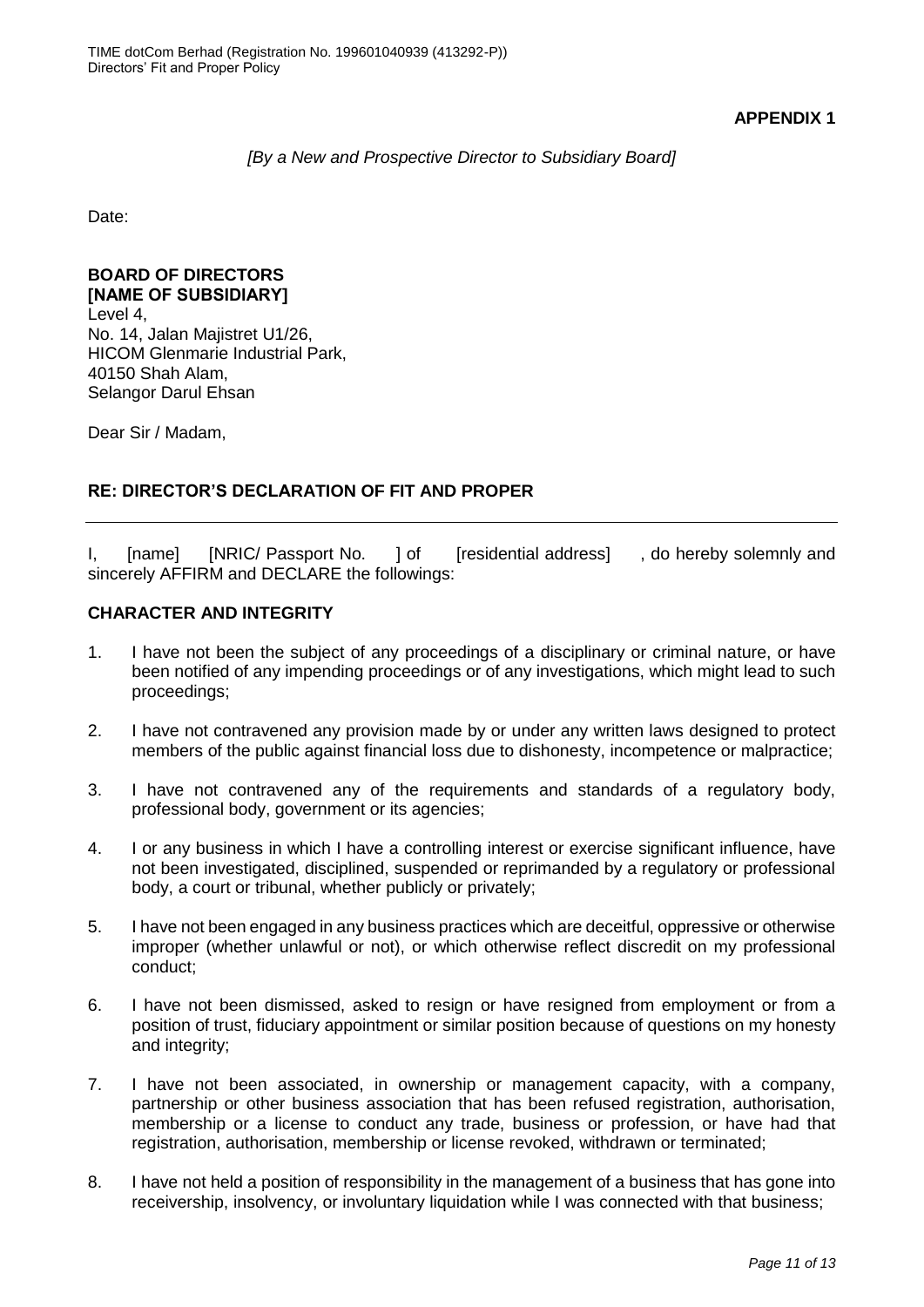- 9. I have not been a director of, or have been directly concerned in the management of, any corporation which is being or has been wound up by a court or other authority competent to do so within or outside Malaysia, or of any licensed institution, the license of which has been revoked under any written law;
- 10. In the past, I have not acted unfairly or dishonestly in my dealings with my customers, employers, auditors and regulatory authorities;
- 11. I have not at any time shown a strong objection or lack of willingness to cooperate with regulatory authorities and failure to comply with legal, regulatory and professional requirements and standards, including compliance with tax requirements and obligations;
- 12. I have not contributed significantly to the failure of an organisation or a business unit;
- 13. I have not at any time shown strong objection or a lack of willingness to maintain effective internal control systems and risk management practices;
- 14. I am free from any business or other relationship which could materially pose a conflict of interest or interfere with the exercise of my judgement when acting in the capacity as a Director of [name of subsidiary] which would be disadvantageous to the interest of [name of subsidiary] and TIME Group;
- 15. I am and will be able to fulfil my financial obligations, whether in Malaysia or elsewhere, as and when they fall due;
- 16. To my knowledge, I have not been the subject of a judgement debt which is unsatisfied, either in whole or in part, whether in Malaysia or elsewhere; and
- 17. I have not made arrangements with creditors, filed for bankruptcy or been adjudicated a bankrupt or had assets sequestered in any jurisdiction.

#### **EXPERIENCE AND COMPETENCE**

1. I have the relevant qualification, knowledge, competence, experience and ability to understand the technical requirements, risk and management process of TIME's business operations.

#### **TIME AND COMMITMENT**

- 1. I am and will be able to devote sufficient time and expertise in discharging my duties and responsibilities as a Director of [name of subsidiary]; and
- 2. I have provided [name of subsidiary] a full list of my mandates and positions, the committed time dedicated to each mandate or position, directorship in other corporations (both listed and non-listed entities incorporated in and outside Malaysia) and any additional responsibilities such as membership of committees, a copy of which is annexed hereto.

*# Delete as appropriate and provide explanation(s) for such deletion(s)*